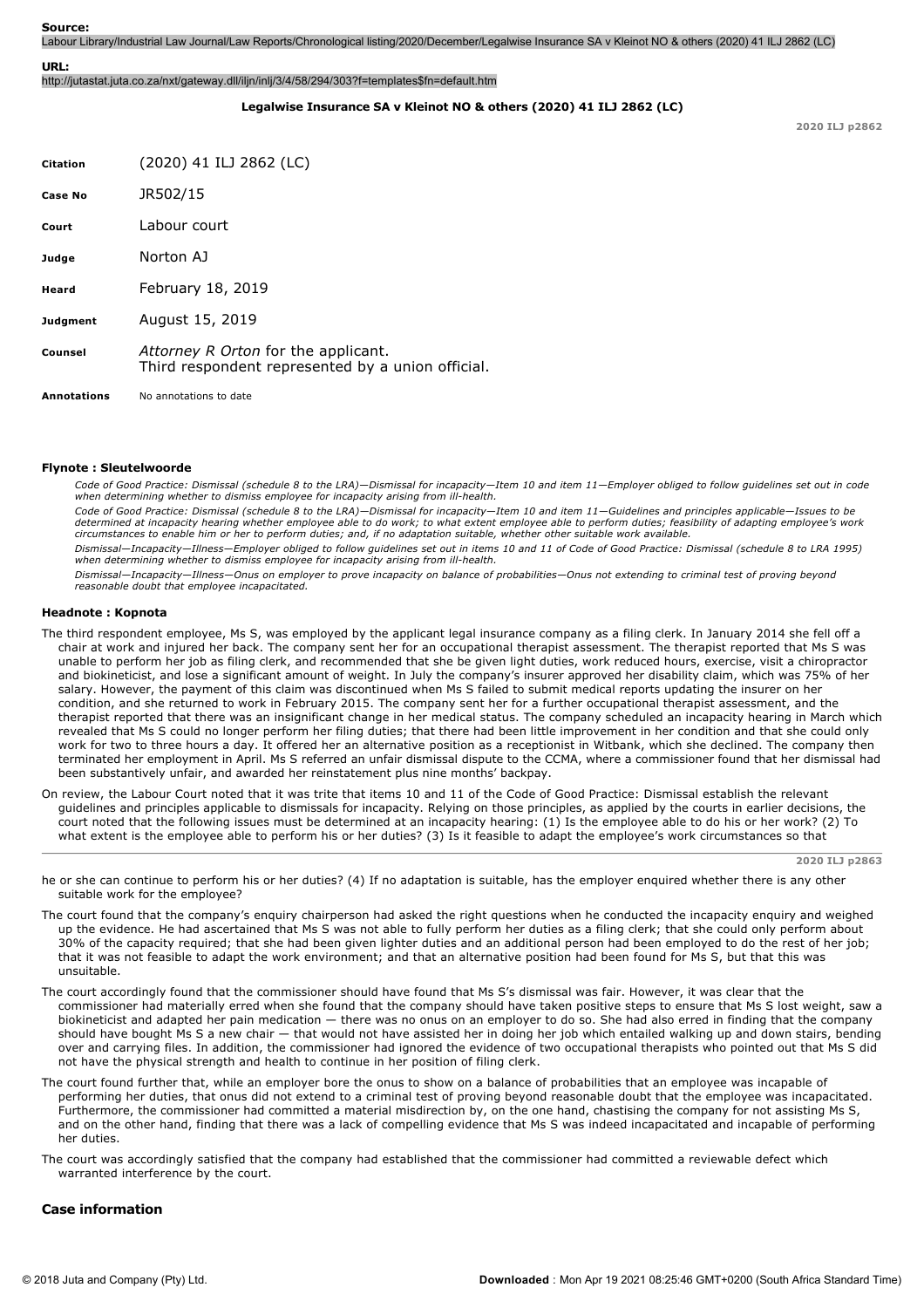Application to the Labour Court to review an arbitration award handed down by the CCMA. The facts and further findings appear from the reasons for judgment.

# **Cases Considered**

### **Annotations:**

Exarro Coal (Pty) Ltd t/a Grootgeluk Coal Mine v Maduma & others (2017) 38 *ILJ* 2531 (LC) (referred to) Gordon v J P Morgan Equities SA (Pty) Ltd & others (2018) 39 *ILJ* 393 (LC) (referred to) Independent Municipal & Allied Trade Union on behalf of Strydom v Witzenberg Municipality & others (2012) 33 *ILJ* 1081 (LAC) (considered) Parexel International (Pty) Ltd v Chakane NO & others (2018) 39 *ILJ* 644 (LC) (referred to) Parmalat SA (Pty) Ltd v Commission for Conciliation, Mediation & Arbitration & others (2017) 38 *ILJ* 2586 (LC) (referred to) Shoprite Checkers v Commission for Conciliation, Mediation & Arbitration & others (2015) 36 *ILJ* 2908 (LC) (referred to) Sidumo & another v Rustenburg Platinum Mines Ltd & others 2008 (2) SA 24 (CC); (2007) 28 *ILJ* 2405 (CC) (referred to) Standard Bank of SA v Commission for Conciliation, Mediation & Arbitration & others (2008) 19 *ILJ* 1239 (LC) (referred to)

**Statutes Considered**

**2020 ILJ p2864**

**2020 ILJ p2865**

Employment Equity Act 55 of 1998

Labour Relations Act 66 of 1995 s 145(2), schedule 8 item 10, item 11

*Attorney R Orton* for the applicant.

Third respondent represented by a union official.

Judgment reserved.

# **Judgment**

Norton AJ:

*Introduction*

[1] This case concerns a review of an arbitration award in which the CCMA commissioner found that the employer had unfairly dismissed the employee incapacitated by a fall at work, and ordered backpay of R117,166.95 and reinstatement from 1 March 2016.

[2] The applicant is Legal Expenses Insurance South Africa trading as Legal Wise — a legal insurance company.

[3] The first respondent is K Kleinot the CCMA commissioner whose arbitration award forms the subject of the review application argued before me.

[4] The second respondent is the CCMA.

[5] The third respondent is Ms Shezi, the injured employee, represented by the trade union, BIFAWU.

*Factual background*

[6] Ms Shezi was employed by the applicant as a filing clerk. She struggled carrying files and boxes (some weighing up to 13 kgs) up and down three flights of stairs between her office and the storeroom. She experienced back pain.

[7] On 17 January 2014 Ms Shezi fell off a chair at work and was injured (the chair collapsed). She was taken to Flora Clinic, where X rays were taken and she was diagnosed with 'lumbar spine strain and muscle spasm'. The fall aggravated a pre-existing injury called 'lumbar facet joint syndrome'.

[8] She returned to work in March 2014, and was given more sedentary tasks such as faxing documents. The applicant assisted Ms Shezi to apply for a temporary disability benefit from Momentum, the applicant's insurer.

[9] In May 2014 an occupational therapist, Ms Whitlock, assessed Ms Shezi's functioning at work and concluded: 'Her functional ability lies in sedentary to light work physical demand range. Hence on account of the step climbing, lifting and carrying demands, Mrs Shezi does not have the functional ability to perform her own job as a filing clerk at the Legalwise hub. The correct decision was made when she was given alternative duties from March 2014.' Ms Whitlock noted that Ms Shezi continued to struggle with pain management. The occupational therapist recommended a reduction in working hours to six hours per day on three days per week, exercise, visiting a chiropractor and biokineticist and significant weight loss.

### Norton AJ

[10] In July, Momentum approved the disability claim. Ms Shezi was informed of the need to file further medical reports to sustain the disability benefit.

[11] The payment of the claim (75% of salary) was discontinued in November, regrettably because Ms Shezi did not submit a medical report updating the insurer on her condition.

[12] On 9 February 2015 Ms Shezi returned to work. She did not have a doctor's certificate that she was fit to resume her duties. Ms Shezi had been away from work of just over one year.

[13] The employer sent her for a second occupational therapist assessment. The second report showed insignificant change in the condition and medical status of the employee.

[14] On 25 March 2015, Mr Grobler from Labour Net facilitated an incapacity enquiry as per paras 10 and 11 of the LRA's Code of Good Practice: Dismissal. Mr Grobler considered whether or not Ms Shezi was capable of performing her work, and if not, the extent to which the work could be accommodated. He also considered whether alternative work was available.

[15] His enquiry revealed that Ms Shezi could no longer perform her filing duties, and there had been little improvement in Ms Shezi's condition. The applicant needed a filing clerk for eight hours a day but Ms Shezi could only work two to three hours a day. The applicant offered her an alternative position, as a receptionist in Witbank but the distance was too far.

[16] On 10 April 2015 the applicant terminated Ms Shezi's employment. Ms Shezi then referred an unfair dismissal dispute to the CCMA.

[17] At the arbitration, Ms Shezi and her representative, Mr Nhlapo, gave evidence that the applicant had reported the injury to the Compensation Commissioner late. The pre-existing injury related to her hip and not her back. They argued that she was discriminated against because she had a grade 11 certificate and not a matric. The applicant had failed to reasonably accommodate Ms Shezi, and this was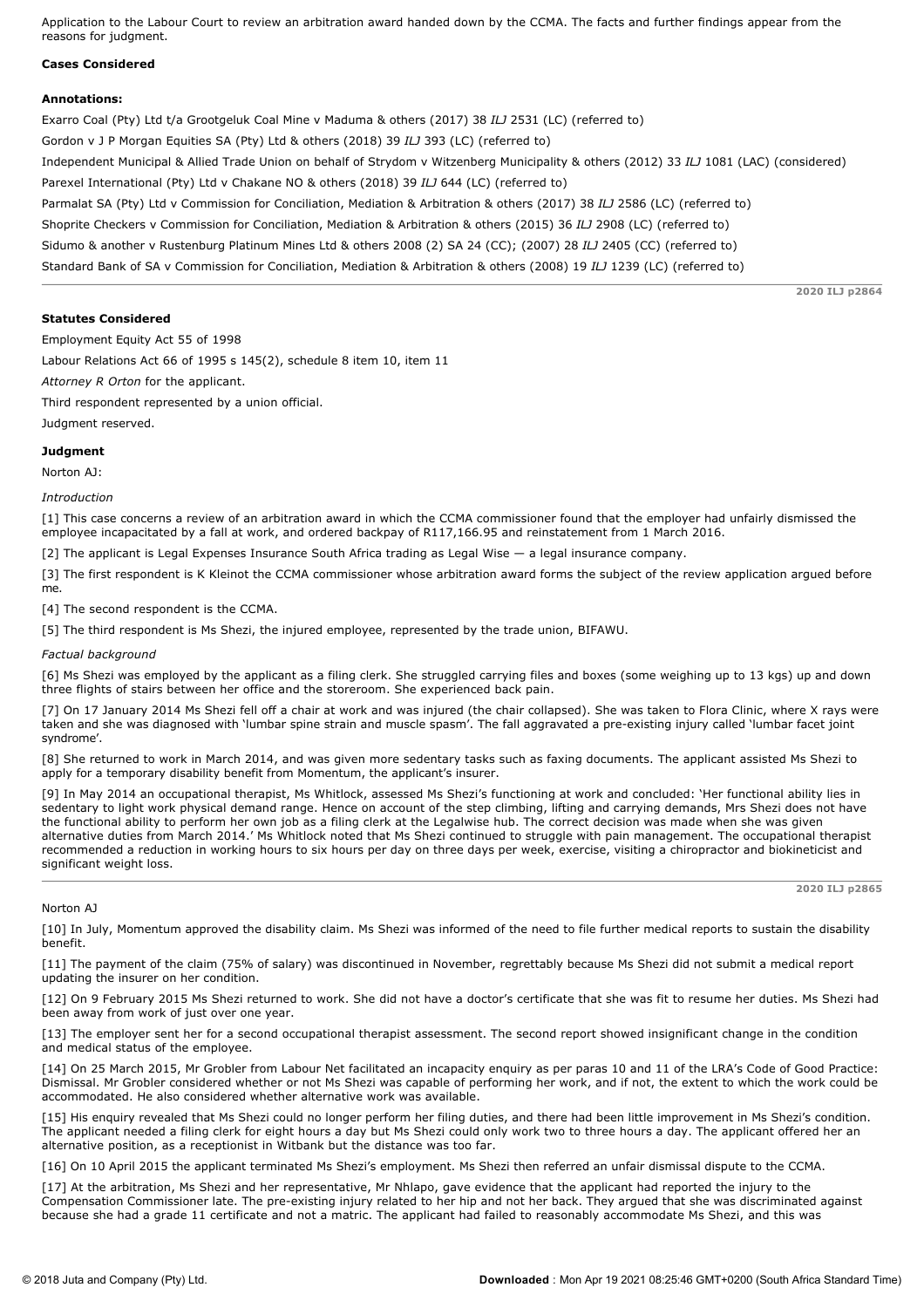### discriminatory.

[18] The employer testified that Ms Shezi could not cope with the demands of her position after the fall. She was required to carry boxes, walk up flights of stairs, and bend over and pick up files. The applicant employed an additional person to carry out these tasks. The applicant placed Ms Shezi on light duty which included faxing documents, and reduced her hours of work, but ultimately the employer was in a position where it was paying two wages for one position and that was economically untenable.

[19] The employer could not reasonably accommodate her, and the alternative position in Witbank was simply too far to be considered.

### *The arbitration award*

[20] The arbitrator expressed the view that the Code of Good Practice: Dismissal obliges the employer to adapt and assist an employee who has sustained an injury on duty and adapt the work if possible. The arbitrator submitted that the applicant should have assisted the third respondent by assisting her see a dietician, a biokineticist and

#### **2020 ILJ p2866**

# Norton AJ

support her losing weight. The employer should have bought her a new chair.

[21] The arbitrator found that there was no categorical report from a doctor to conclude that Ms Shezi was disabled and permanently so. The employee, the arbitrator held, was not afforded an opportunity to demonstrate what she could and could not do.

[22] The arbitrator found that the incapacity hearing procedure was fair, and that she was not discriminated against in terms of the Employment Equity Act.  $^{\perp}$ 

[23] The arbitrator found that the dismissal was substantively unfair, in the way the employer had handled the injury on duty, and because the employer did no support Ms Shezi in her recovery. There was no medical evidence, so the arbitrator found, that Ms Shezi was incapable of performing her job.

[24] The arbitrator awarded backpay of R117,186.85 (nine months' pay) and reinstatement to 1 March 2016.

[25] The award was handed down on or about 10 February 2016.

# *The review application*

[26] In general, the employer submits that the arbitrator: failed to apply her mind to the evidence before her; exceeded her powers; and failed to justifiably and reasonably determine and assess the dispute fairly.

[27] The applicant advanced the following grounds of review:

- 27.1 The arbitrator's view that the employer should have taken steps to implement recommendations for the well-being of the employee (including weight loss, managing pain medication and consulting a biokineticist) was irregular and unreasonable.
- 27.2 The arbitrator erred by finding that the employer should have bought the employee a chair with lumbar support.
- 27.3 The arbitrator found that there was no 'categorical report from a doctor showing that the employee was disabled' and the arbitrator erred in the light of the facts which pointed to the employee's continued disability.
- 27.4 The arbitrator found that the employer failed to discharge the onus of proving that the employee was incapable of performing her duties. This according to the applicant is at odds with the law of onus, as well as the surrounding factual circumstances.
- 27.5 The arbitrator committed a material misdirection by on the one hand chastising the employer for not assisting the employee to implement various medical remedial steps; and on the other hand the arbitrator finds that there was a lack of compelling evidence that the employee was incapacitated and incapable of performing her duties.
- 27.6 The arbitrator found that it was possible to further adapt the workplace. This was according to the employer unreasonable and at odds with the evidence presented.

**2020 ILJ p2867**

# Norton AJ

27.7 The arbitrator acted unreasonably and exceeded her powers by ordering the relief of reinstatement and backpay of nine months.

*The nature of review proceedings*

[28] The Labour Court may set aside an arbitration award if the arbitrator has committed a defect in the arbitration proceedings. Section 145(2) of the LRA sets out the types of defects warranting intervention: the arbitrator committed misconduct in relation to his or her duties; the commissioner committed a gross irregularity in the conduct of the proceedings; the commissioner exceeded his or her powers, or the award was improperly obtained.

[29] Our courts have considered these provisions, and the above statutory tests have been interpreted to mean that the court may intervene —

- 29.1 if the award falls outside of the spectrum of reasonableness as per the Constitutional Court's decision in Sidumo;  $2$
- 29.2 if a litigant can stablish an irregularity which is material to the outcome of the matter (as discussed in *Gordon v J P Morgan Equities SA (Pty) Ltd & others*). 3
- [30] The Labour Court must establish two issues:
- 30.1 The first is whether the applicant has established an irregularity. This irregularity could be a material error of fact or law, the failure to apply one's mind to relevant evidence, misconceiving the nature of the enquiry, or assessing factual disputes in an arbitrary fashion.
- 30.2 The second is whether the applicant has established that the irregularity is material to the outcome of the award by demonstrating that the outcome would have been different had the arbitrator properly and reasonably assessed the facts in relation to the relevant law.  $4\overline{4}$
- [31] These grounds for review may overlap and intersect and are not necessarily discrete.

*The Code of Good Practice: Dismissal — Incapacity: Ill health or injury and case law*

- [32] It is trite that the code establishes the relevant guidelines and principles when determining whether a dismissal for incapacity is fair.
- [33] The relevant provisions applicable to the case under review in items 10 and 11 of the code are the following:

**2020 ILJ p2868**

### Norton AJ

'10 Incapacity: Ill health or injury

(1) Incapacity on the grounds of ill health or injury may be temporary or permanent. If an employee is temporarily unable to work in these<br>circumstances, the employer should investigate the extent of the incapacity or the unreasonably long in the circumstances, the employer should investigate all the possible alternatives short of dismissal. When alternatives are considered, relevant factors might include the nature of the job, the period of absence, the seriousness of the illness or injury and the possibility of securing a temporary replacement for the ill or injured employee. In cases of permanent incapacity, the employer should ascertain the possibility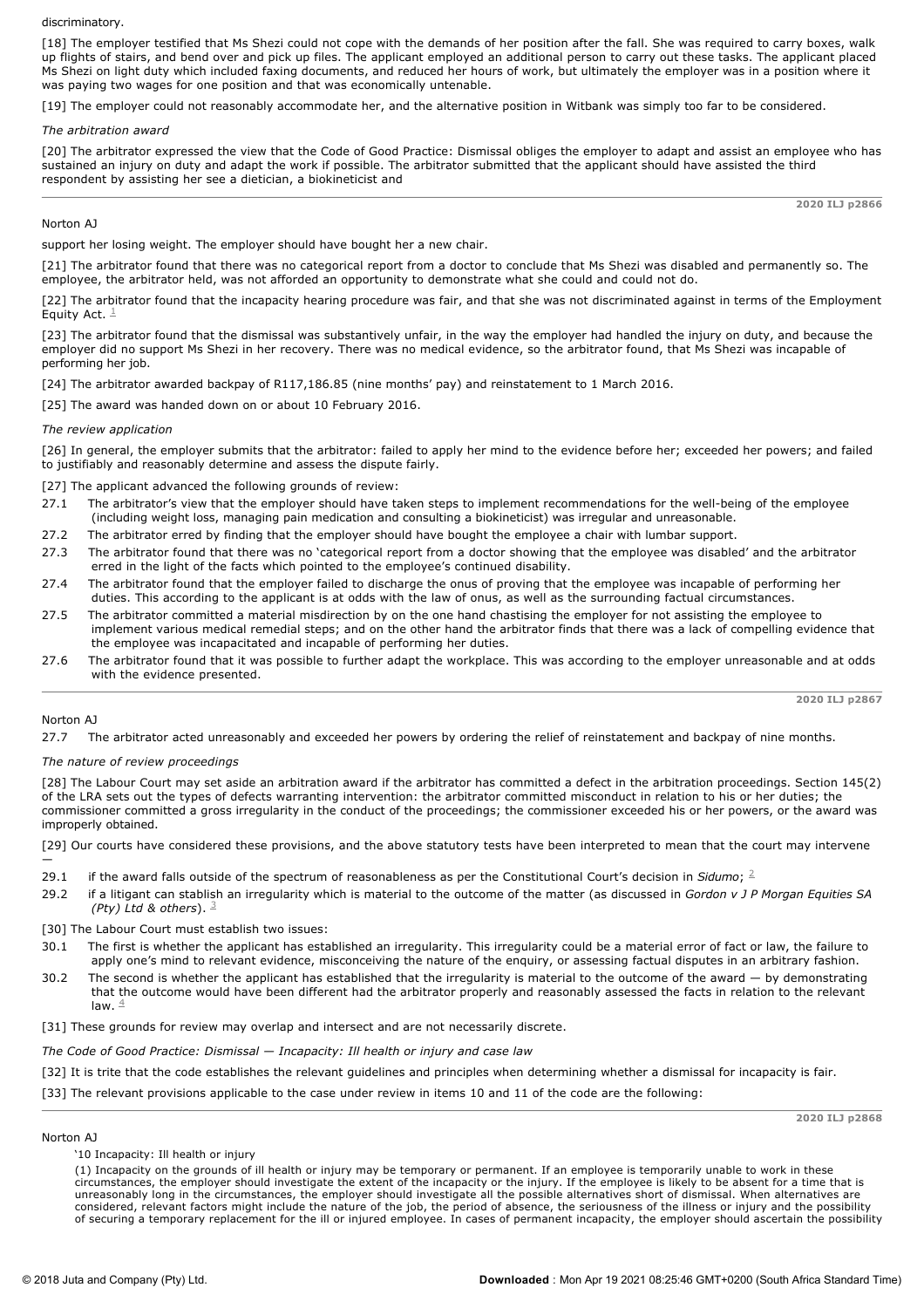of securing a temporary replacement for the ill or injured employee. In cases of permanent incapacity, the employer should ascertain the possibility of securing alternative employment, or adapting the duties or work circumstances of the employee to accommodate the employee's disability. … (3) The degree of incapacity is relevant to the fairness of any dismissal. …

(4) Particular consideration should be given to employees who are injured at work or who are incapacitated by workrelated illness. The courts have indicated that the duty on the employer to accommodate the incapacity of the employee is more onerous in these circumstances. 11 Guidelines in cases of dismissal arising from ill health or injury

Any person determining whether a dismissal arising from ill health or injury is unfair should consider -

- *(a)* whether or not the employee is capable of performing the work; and
	- *(b)* if the employee is not capable
		- (i) the extent to which the employee is able to perform the work;
		- (ii) the extent to which the employee's work circumstances might be adapted to accommodate disability, or, where this is not possible, the extent to which the employee's duties might be adapted; and
		- (iii) the availability of any suitable alternative work.'

[34] Molomela AJA in the Labour Appeal Court in *Independent Municipal & Allied Trade Union on behalf of Strydom v Witzenberg Municipality &* o*thers* $^5$  comments:

'My reading of items 10 and 11 gives me the impression that an incapacity enquiry is mainly aimed at assessing whether the employee is capable of performing his or her duties, be it in the position he or she occupied before the enquiry or in any suitable alternative position. I am of the view<br>that the conclusion as to the employee's capability or otherwise can on been made. Importantly, if the assessment reveals that the employee is permanently incapacitated, the enquiry does not end there, the employer must then establish whether it cannot adapt the employee's work circumstances so as to accommodate the incapacity, or adapt the employee's<br>duties, or provide him with alternative work if same is available.' <sup>G</sup>

[35] In *Standard Bank of SA v Commission for Conciliation, Mediation & Arbitration & others*, quoted in *Parmalat SA (Pty) Ltd v Commission* 7 for Conciliation, Mediation & Arbitration & others, §the Labour Court, having considered items 10 and 11, summed up the steps as follows:

### Norton AJ

35.1 Is the employee able to do his or her work?

- 35.2 To what extent is the employee able to perform his or her duties?
- 35.3 Is it feasible to adapt the employee's work circumstances so he or she can continue to perform his or her duties?
- 35.4 If no adaptation is suitable, has the employer enquired about whether or not there is any other suitable work?

[36] In Parexel International (Pty) Ltd v Chakane NO & others<sup>9</sup> the Labour Court held that the onus of proving the incapacity in order to justify the dismissal rests with the employer.

# *Discussion and analysis*

[37] Mr Grobler asked the right questions in the light of the code and the *IMATU* and *Standard Bank* cases, when he conducted the incapacity enquiry and weighed up the evidence.

- 37.1 Is the employee able to do her work?
	- 37.1.1 He ascertained that Ms Shezi was not able to fully perform her duties as a filing clerk in the work environment.
	- 37.1.2 The employer had given her lighter duties and taken on another employee, but in the end could not justify keeping her in employment
- 37.2 To what extent is the employee able to perform his or her duties?
	- 37.2.1 Ms Shezi could perform at around 30% of the capacity required.
- 37.3 Is it feasible to adapt the employee's work context?
	- 37.3.1 The employer initially gave Ms Shezi lighter duties such as faxing, and employed an additional person for the filing, but that was uneconomical (two employees for one job).
	- 37.3.2 Adapting the work environment was not feasible.
- 37.4 If no adaptation is suitable, has the employer enquired about whether or not there is any other suitable work?
	- 37.4.1 An alternative position was available in Witbank as a receptionist but was too far away for Ms Shezi
	- 37.4.2 An alternative was considered but found to be unsuitable.

[38] Noting that Ms Shezi could not continue in her previous position, and bearing in mind that there were no other suitable alternatives, the arbitrator should have found that the dismissal was fair.

[39] With respect to the grounds raised in review, we agree with the applicant that the arbitrator did not properly apply her mind to the evidence which gave rise to an unreasonable result:

**2020 ILJ p2869**

- Norton AJ
- 39.1 Ms Shezi had been off work for ten months. Her physical functioning as indicated by the occupational therapists' reports did not indicate that her condition had improved or that she had made the necessary lifestyle changes.
- 39.2 The arbitrator materially erred when she found that the employer should have taken positive steps to ensure that the employee lost weight, saw a biokineticist and adapted her pain medication. There is no onus on an employer to do so, and it would cast an unreasonable burden on an employer in such circumstances.
- 39.3 The arbitrator erred by finding that the employer should have bought the employee a chair with lumbar support. Such a chair would not have assisted the employee with her job which entailed walking up and down stairs, bending over and carrying files.
- 39.4 The arbitrator found that there was no 'categorical report from a doctor showing that the employee was disabled'. Again the arbitrator misconstrues the evidence — two occupational therapists pointed to the need for reduced physical activities — in essence indicating that Ms Shezi did not have the physical strength and health to continue in her position as a filing clerk.
- 39.5 Whilst the employer bears the onus to show on a balance of probability that the employee is incapable of performing her duties as contemplated in the *Paraxel* case, the onus does not extend to a criminal test of proving beyond reasonable doubt that the employee is incapacitated. That appears to have been the degree of proof required by the arbitrator. In this respect she was misconceived.

[40] I agree with the applicant that the arbitrator committed a material misdirection by, on the one hand, chastising the employer for not assisting the employee to implement various medical remedial steps; and on the other hand, finding that there was a lack of compelling evidence that the employee was incapacitated and incapable of performing her duties. That contradiction surely is an indication that the arbitrator was not properly applying her mind to the evidence before her.

[41] I am satisfied that the applicant has established that the arbitrator committed a reviewable defect which warrants interference from this court.

[42] The arbitrator acted unreasonably by ordering reinstatement, when the evidence showed that the employee was incapable of performing her duties, and the employer was not prepared to accommodate her to work a shorter day. In *Exarro Coal (Pty) Ltd t/a Grootgeluk Coal Mine v Maduma & others* (2017) 38 *ILJ* 2531 (LC) the court held that reinstatement was not an appropriate remedy for an incapacitated employee to